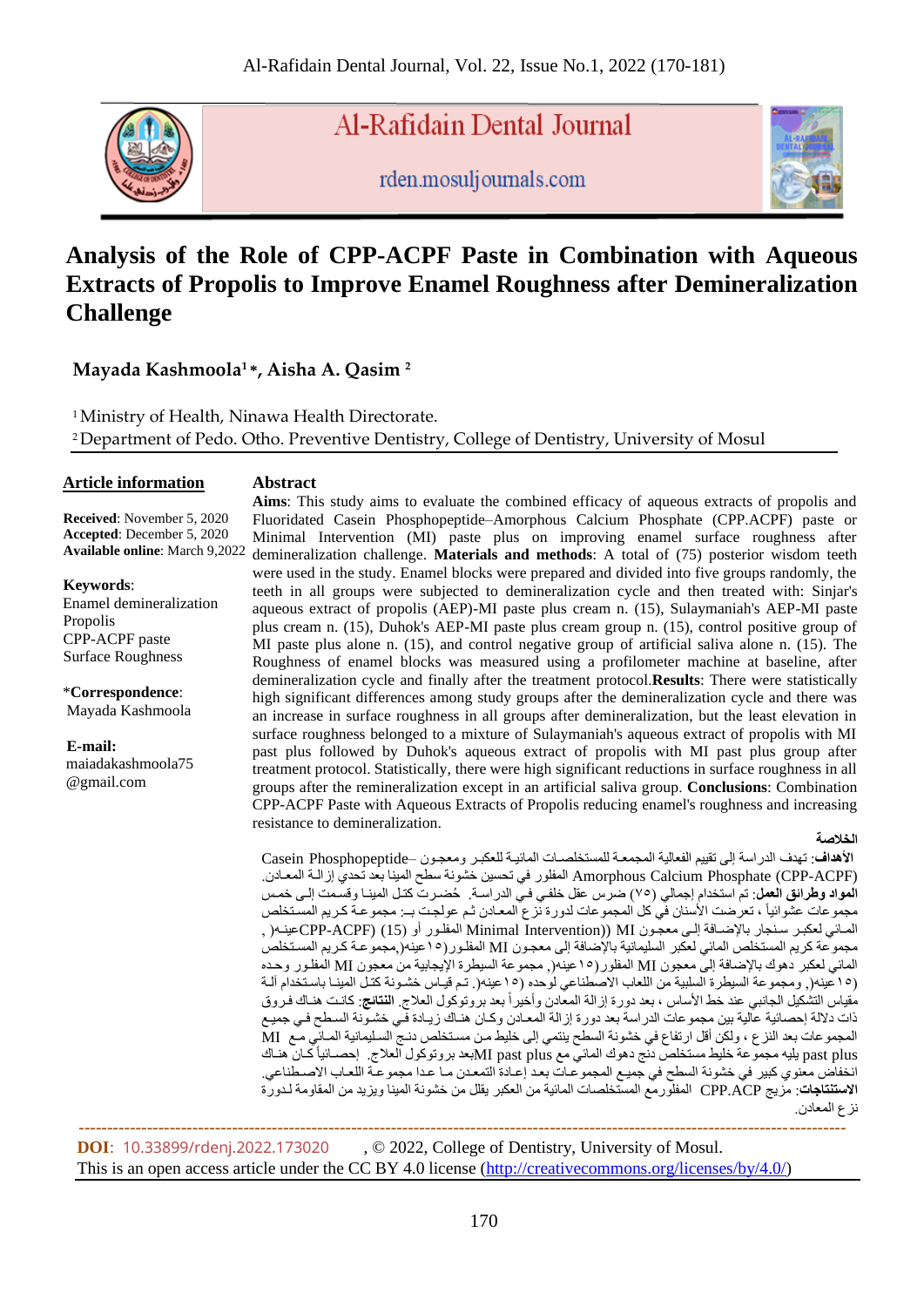## **INTRODUCTION**

Tooth enamel is one of the four major tissues that make up the human's tooth structure **(1)**. It is the most mineralized tissue of the body is enamel which forms a very hard, thin, translucent layer of calcified tissue that covers the entire anatomic crown of the tooth **(2)** .

Main process as caries occurs at the outer layer of enamel which is principally in contact with oral environment **(3)** . The first visible sign of tooth caries, the whitespot lesion, has been defined as "subsurface enamel porosity from carious demineralization **(4)**. This subsurface porosity is caused by an imbalance between the dynamic biological processes of de- and remineralization **(5)** .

The principles of minimally invasive dentistry clearly dictate the need for clinically effective measures to remineralize early enamel caries lesions **(6)** . The CPP-ACP nanocomplexes are derived from bovine milk protein, casein, and calcium and phosphate, preventing demineralization and enhancing remineralization **(7)** . The combination of CPP–ACP with fluoride caused localization of calcium and phosphate ions with fluoride ions at the enamel surface **(8)** .

The use of natural products by human beings as a therapeutic alternative resembles ancient times **(9)** as propolis, which is a gummy and balsamic substance, is a honeybee product **(10)** with beneficial properties like antimicrobial, antiviral, antifungal, and anti-inflammatory **(11)** .

Roughness is a fundamental property of teeth, which affects the attachment of exogenous materials to enamel surfaces and caries progression **(12)** . Thus, the surface roughness is the irregularity of enamel surface characteristics due to the demineralization process **(13)**. Enamel surface roughness assessment is a useful means of evaluating the stage and activeness of carious lesions **(14)** .

The aim of the current study is to analyze the synergistic effect of aqueous extracts of propolis on roughness improvement power of fluoridated CPP-ACP paste after demineralization challenge.

# **MATERIALS AND METHODS Collection and Extraction of Propolis**

The unrefined propolis (Apis mellifera) was obtained from three different regions in the north of Iraq. The first type was from Sinjar's mountains/Ninawa, the second type was from Duhok's mountains and the third one was from Sulaymaniah's mountains. For aqueous extract preparation, Krell method (**15)** was followed. The extract was clear from any impurities, dark and viscous and its odor is also distinguishable for each type (**16)** .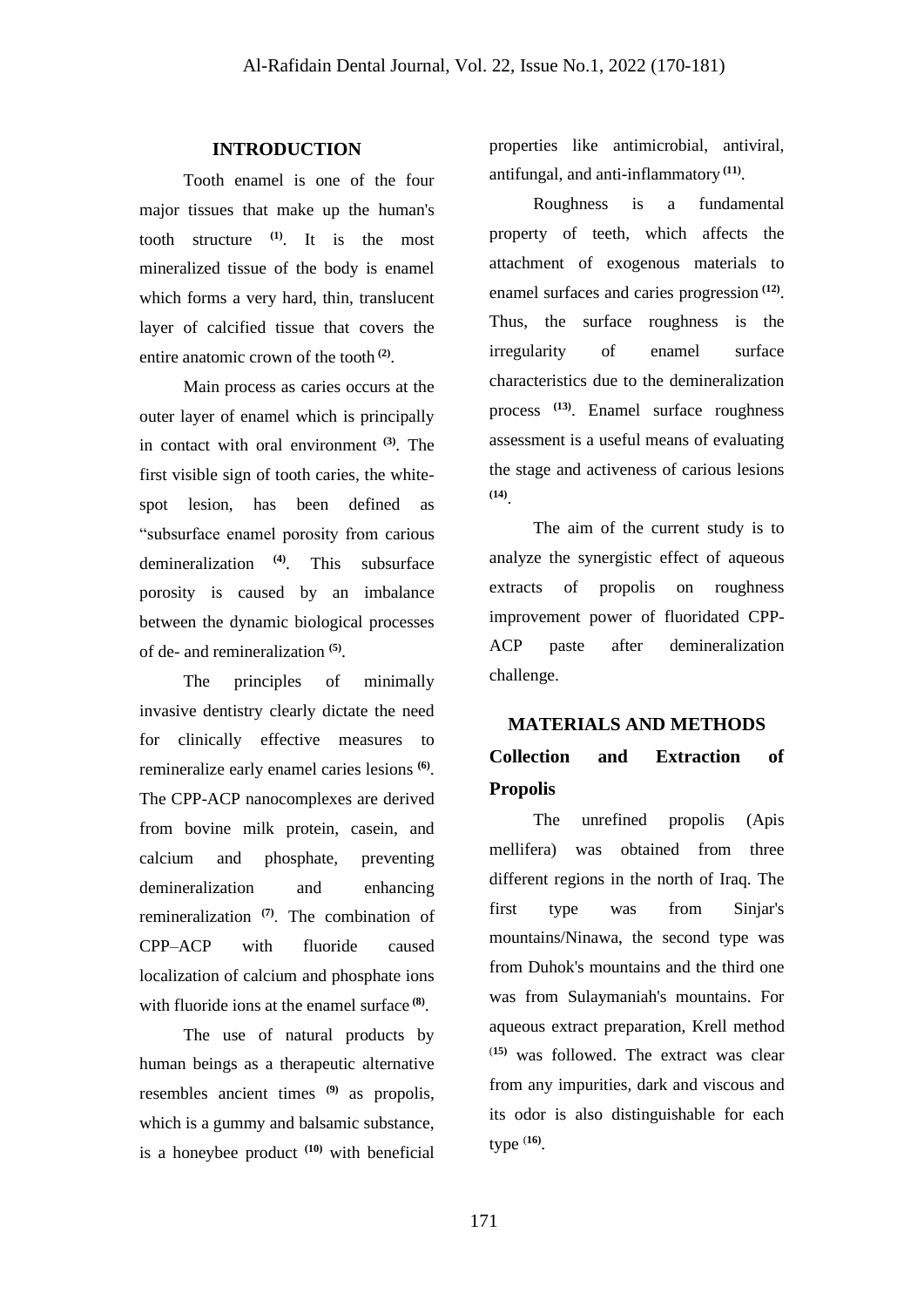## **Formulations of the Fluoridated CPP–ACP Propolis Extracts Tooth Coating Complex**

Both ingredients were combined into a cream formulation made from a base of starch and other suitable binding material (glycerin). The fluoridated CPP-ACP paste and distilled water were adjusted at a specific ratio and mixed with

the base solution, then propolis extracts 30% were added after complete dissolving in ethanol, shake well via vortex tube stirrer then placed in the lyophilizer till complete evaporation of the solvent and homogenous cream was obtained for the three types of propolis as shown in Figure (1).



**Figure (1):** Formulation & Application of Tooth Coating Cream, **(A)** Crude Propolis, **(B)** Aqueous Extract of Propolis, **(C)** MI Plus Paste, **(D)** AEP-MI Plus Paste Complex After Mixing, **(E)** AEP-MI Plus Paste Complex After Freeze Drying, **(E)** Application of Different Tooth Coating Creams**.**

## **Sample Collection**

The sample in this study consisted of (75) human permanent third molars extracted for impaction reasons. After extraction, the teeth were cleaned with tap water and examined with 10X magnifying lens, the selection of the teeth followed specific criteria; the teeth must be sound, free from enamel defects, decay, stain, cracks, hypoplasia, and fluorosis and unaltered by extraction procedure. The teeth were stored in 0.1% thymol solution at 4Cº **(17)** to avoid dehydration and prevent

bacterial growth until their use within three months.

#### **Preparation of Enamel Blocks**

Sound extracted third molars were cleansed accurately before using, they were scrubbed with non-fluoridated pumice and white rubber prophylactic cup using a low speed hand piece, wiped free of soft tissue debris and sanitized in tap water then the crowns separated from the roots via a diamond disc bur in the high speed hand piece cooled with water, after that the crowns were mounted in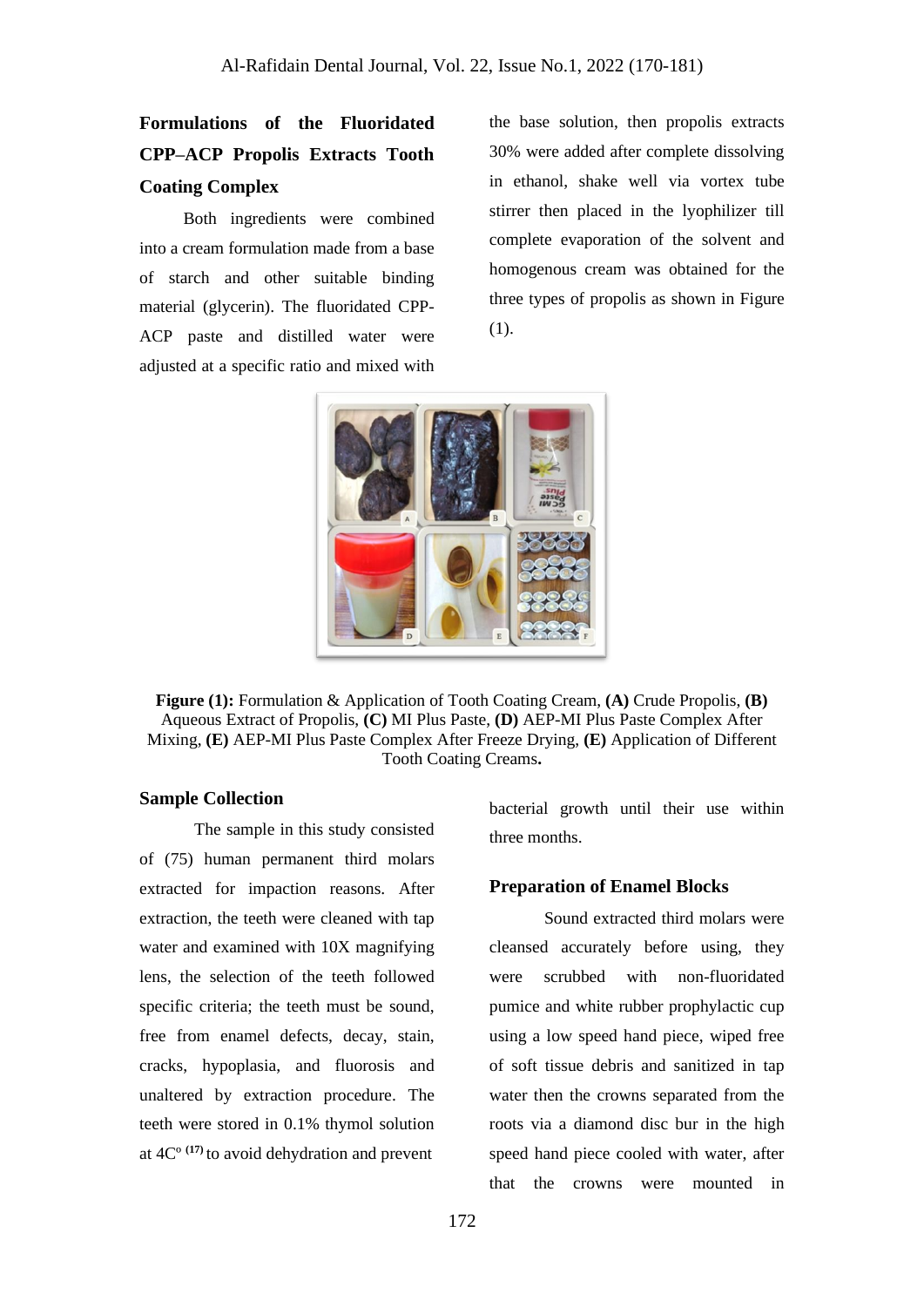cylindrical plastic tubes (16mm diameter×14mm depth) with cold cure acrylic resin with the outer buccal enamel surface exposed. The buccal surface of each sample was polished t using 240, 400, 600, and 1200grit silicon carbide abrasive papers under flooding water to obtain standardized flat enamel surface (**18).** Then smoothed by using the universal polisher machine. Each specimen was then coated under the digital stereomicroscope (X 40) with two layers of an acid resistant nail varnish, leaving  $3\times3$ mm<sup>2</sup> window on the middle third of the enamel surface to define the experimental area <sup>(19,</sup> **20)** as shown in Figure (2).



**Figure (2):** Preparation of Enamel Blocks, **(A)** Cylindrical Plastic Tubes, **(B)** Separation Of The Crowns From The Roots, **(C)** Crowns After Cutting, **(D)** Cold Cure Acrylic Mold &Varnish Application**.**

## **MATERIALS AND METHODS**

 Approval of study was from the Scientific Research Committee / Department of Pedo. Ortho. Preventive Dentistry / College of Dentistry / University of Mosul. Commercially available topical cream with bioavailable calcium and phosphate (GC America, Recaldent, Alsip, USA), which contains 10% by weight of CPP−ACP in addition to Sodium fluoride 0.20%, (MI Paste Plus) was used in remineralization of one group of the samples in addition to previously formulated fluoridated CPP–ACP-propolis aqueous extracts tooth coating complex of three types (Sinjar, Sulaymaniah and Duhok) for remineralization of other groups in the study.

## **Design of Study and Methods of Application**

The total number of teeth samples in the study was (75) samples, randomly divided into five groups, (15) samples in each group as follows:

**Group 1: control negative group** (N. =15), after immersion of the teeth samples in demineralization solution, they were immersed in artificial saliva only that it is changed daily for 14 days.

**Group 2: control positive group** (N. =15), after immersion of the samples in demineralization solution, the enamel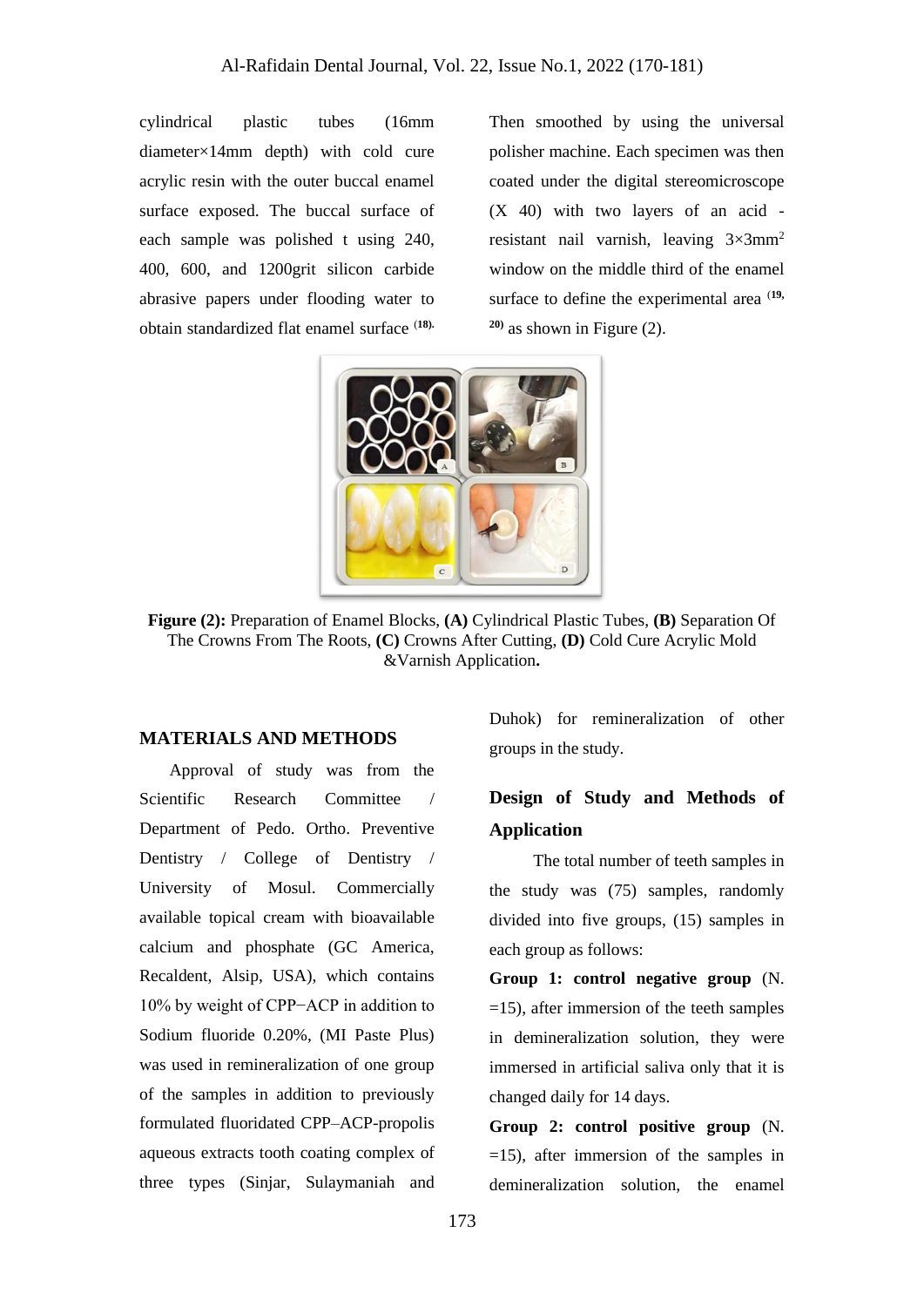surfaces were coated by a fine brush with a thin layer of MI paste plus and left for 30minute then washed with deionized water and kept in artificial saliva that it is changed daily. This procedure was repeated twice daily for 14 days.

**Group 3: Sinjar**'**s AEP-MI plus paste complex group** (N. =15), after immersion of the samples in demineralization solution, the enamel surfaces were coated by a fine brush with a thin layer of Sinjar's AEP-MI plus paste complex and left for 30minute then washed with deionized water and kept in artificial saliva that it is changed daily. This procedure was repeated twice daily for 14 days.

**Group 4: Sulaymaniah**'**s AEP-MI plus paste complex group**  $(N. =15)$ , after immersion of the samples in demineralization solution, the enamel surfaces were coated by a fine brush with a thin layer of Sulaymaniah's AEP-MI plus paste complex and left for 30minute then washed with deionized water and kept in artificial saliva that it is changed daily. This procedure was repeated twice daily for 14 days.

**Group 5: Duhok**'**s AEP-MI plus paste complex group** (N. =15), after immersion of the samples in demineralization solution, the enamel surfaces were coated by a fine brush with a thin layer of Duhok's AEP-MI plus paste complex and left for 30minute then washed with deionized water and kept in artificial saliva that it is changed daily. This procedure was repeated twice daily for 14 days.

#### **Demineralization Procedure**

Before application of treatment protocol, each group was individually suspended in demineralizing solution for 5 days at temperature of  $37^{\circ}$ C to create artificial caries like lesions. The demineralizing solution contained 2.2 mmol/LCaCl<sub>2</sub>, 2.2mmol/L NaH<sub>2</sub>PO<sub>4</sub> and 50 mmol/L acetic acid adjusted to pH 4.5 with NaOH at  $37^{\circ}$ C. The pH values of the demineralization solution were checked every day using a pH meter and the solution was changed every day (**19)** .

### **Surface Roughness Measurement**

In order to evaluate the changes in the surface texture of the teeth, the enamel surface roughness was chosen. The procedure includes measurement of surface roughness for sound enamel at baseline, before and after demineralization-cycling regime and after treatment regime in each tested group. Such evaluation was conducted by a profilometer machine with a magnification of x50 as shown in figure (3).It is the maximum of all peak-to-valley values (**21)**.and is measured in micrometers (μm) (**22)**.Each specimen's surface was placed parallel to the horizontal plane and perpendicular to the tip of the profilometer which measured the roughness of the specimen along a 3-mm path. The distance between the peaks and valleys of the sampled line was gauged in the y direction. The cut-off value for surface roughness was 0.8 mm (**23)** . All readings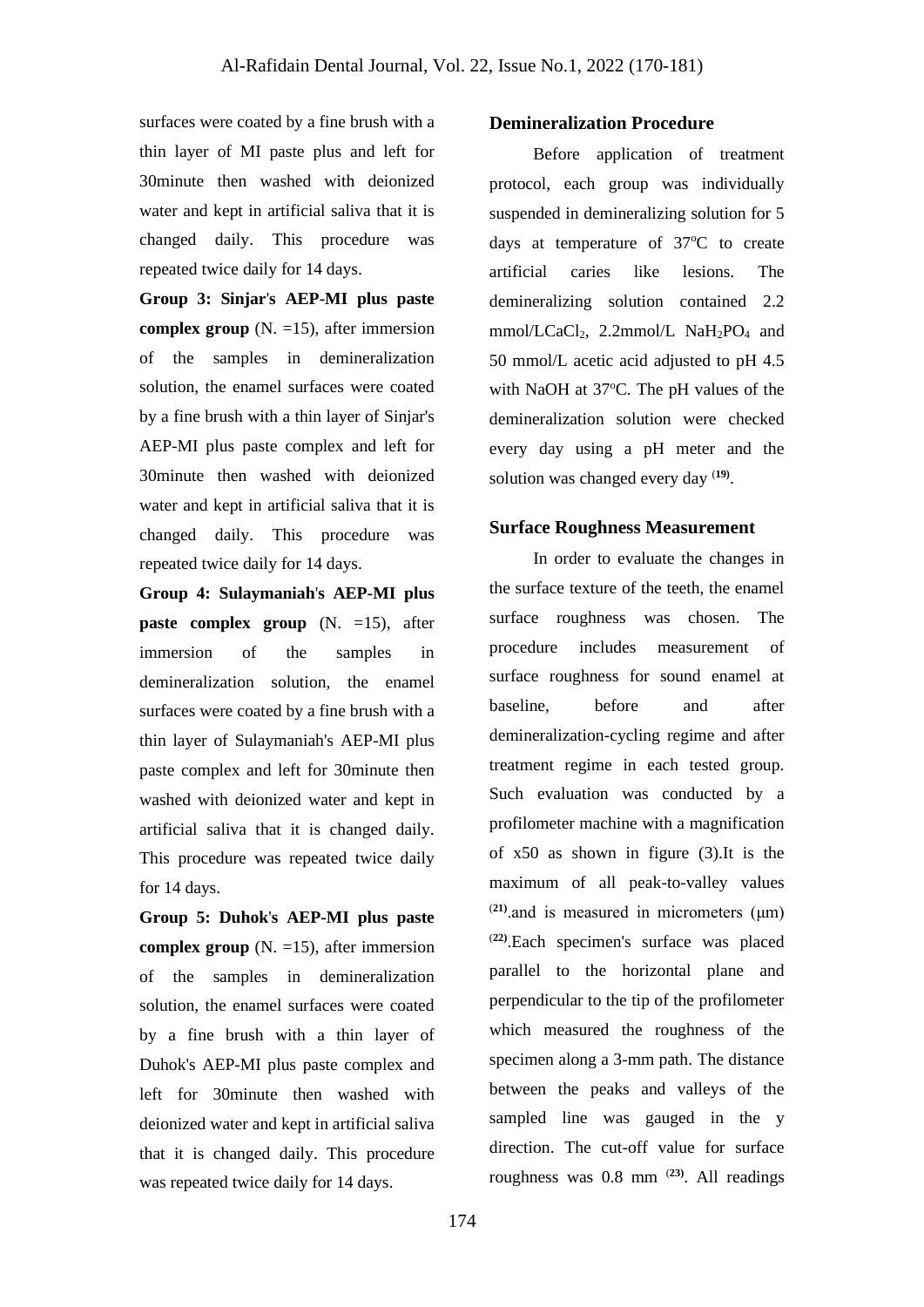were carried out by the same examiner using the same calibrated machine.



**Figure (3):** Surface Roughness Measurement Using Profilometer Machine with Magnification Of X50.

### **RESULTS**

The data were analyzed using SPSS program (version 19). Table (1) delineates one way analysis of variance (ANOVA) test for comparison of mean roughness values between the groups at baseline, after the demineralization cycle

and after treatment scheme. Results showed that there was highly significant difference at  $p \leq 0.01$  of mean roughness values among tested groups in the three stages of the study.

|                                  | Between Aqueous Extracts for Sinjar, Sulaymaniah & Duhok's Propolis Groups & Controls at |                |    |               |        |         |  |  |
|----------------------------------|------------------------------------------------------------------------------------------|----------------|----|---------------|--------|---------|--|--|
| Every Stage in The Study         |                                                                                          |                |    |               |        |         |  |  |
| <b>Time</b>                      | Source of                                                                                | Sum of         | DF | <b>Mean</b>   | F      | Sig.    |  |  |
|                                  | variance                                                                                 | <b>Squares</b> |    | <b>Square</b> |        |         |  |  |
| <b>Baseline data</b>             | <b>Between Groups</b>                                                                    | 1.009          | 4  | .252          | 20.367 | $.000*$ |  |  |
|                                  | <b>Within Groups</b>                                                                     | .867           | 70 | $.012*$       |        |         |  |  |
|                                  | Total                                                                                    | 1.877          | 74 |               |        |         |  |  |
| <b>After</b><br>demineralization | <b>Between Groups</b>                                                                    | .081           | 4  | .020          | 3.441  | .013    |  |  |
|                                  | <b>Within Groups</b>                                                                     | .410           | 70 | $.006*$       |        |         |  |  |
|                                  |                                                                                          | $\sim$ $\sim$  |    |               |        |         |  |  |

Within Groups .412 70 .006\*

Between Groups 8.040 4 2.010 341.197 .000\*

Total .490 74

Total 8.452 74

| <b>Table (1):</b> Analysis of Variance (ANOVA) Test of Mean Roughness Values for Comparison |
|---------------------------------------------------------------------------------------------|
| Between Aqueous Extracts for Sinjar, Sulaymaniah & Duhok's Propolis Groups & Controls at    |
|                                                                                             |

\***Highly significant difference at**  $p \leq 0.01$ .

**After treatment**

Table (2) formulates means, number, standard deviation and Duncan's multiple range tests of roughness mean values of the enamel blocks of the tested groups. Statistically, the results of the mean roughness values were significantly different for the groups at all stages but after treatment, the least elevation in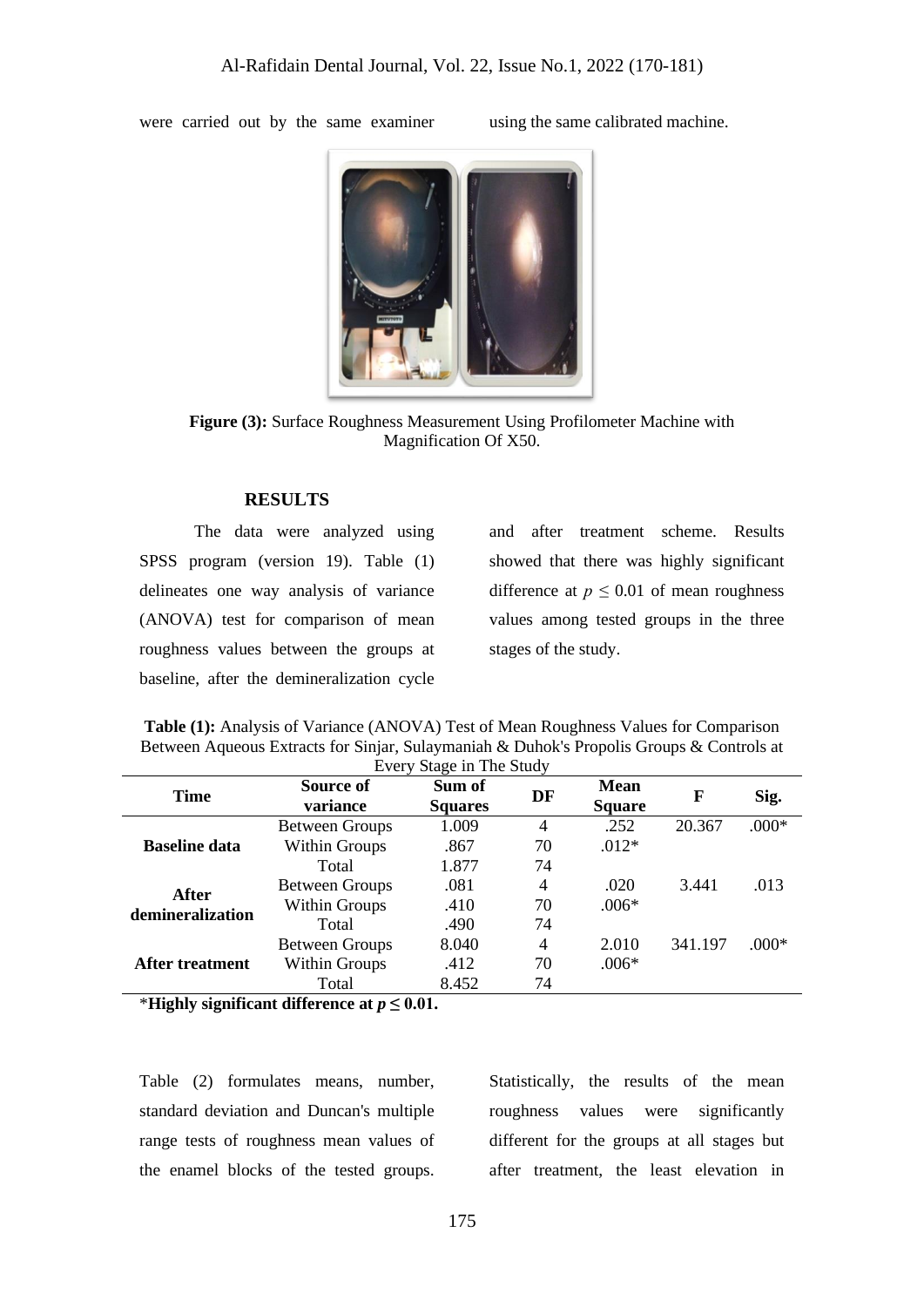surface roughness mean value belonged to mixture of Sulaymaniah's aqueous extract of propolis with MI past plus followed by Duhok's aqueous extract of propolis with MI past plus group then Sinjar's AEP-MI plus paste complex group followed by control positive group (MI plus paste

alone) while the highest value of roughness was found in control negative group that was preserved in artificial saliva only. It is obvious that all of the remineralizing treatment pastes decreased the surface roughness values above the baseline means except for artificial saliva.

**Table (2):** Mean Values, Standard Deviation and Duncan's Multiple Range Test of Surface Roughness for Comparison Between Aqueous Extracts for Sinjar, Sulaymaniah & Duhok's Propolis Groups & Controls In The Three Stages Of Experiment.

|                        | <b>Variables</b>      | <b>Baseline</b>   | After              | After treatment   |  |
|------------------------|-----------------------|-------------------|--------------------|-------------------|--|
| <b>Groups</b>          |                       | data              | demineralization   |                   |  |
| Control -              | Mean                  | .831 a            | $1.966$ ab         | 1.273a            |  |
|                        | N                     | 15                | 15                 | 15                |  |
|                        | <b>Std. Deviation</b> | .04627            | .08025             | .09612            |  |
| $Control +$            | Mean                  | .791 a            | $2.006$ ab         | .623 <sub>b</sub> |  |
|                        | N                     | 15                | 15                 | 15                |  |
|                        | <b>Std. Deviation</b> | .09877            | .05499             | .06747            |  |
|                        | Mean                  | .664 b            | $1.975$ ab         | .560 <sub>b</sub> |  |
| Sinjar aqueous         | N                     | 15                | 15                 | 15                |  |
|                        | <b>Std.</b> Deviation | .13500            | .07150             | .10747            |  |
| Sulaymaniah<br>aqueous | Mean                  | .632 <sub>b</sub> | 1.929 <sub>b</sub> | .355 $c$          |  |
|                        | N                     | 15                | 15                 | 15                |  |
|                        | <b>Std. Deviation</b> | .17013            | .12009             | .03583            |  |
| <b>Duhok</b> aqueous   | Mean                  | .508c             | 2.023a             | .422 $c$          |  |
|                        | N                     | 15                | 15                 | 15                |  |
|                        | <b>Std. Deviation</b> | .05375            | .01676             | .05321            |  |

**\*Duncan's Multiple Range Tests: Means with different letters are statically significant vertically (within the same column).**

**\*Group with letter (a) has the highest value of roughness.** 

#### **DISCUSSION**

Statistical analysis revealed the mean roughness values of enamel specimens in all groups were increased compared with the baseline values after demineralization cycle, next, roughness of all groups decreased after treatment protocol compared to the surface roughness values measured after demineralization. Differences in the decreasing value of enamel surface

roughness of each group occurred due to differences in mechanism and effectiveness of remineralized materials used. The effectiveness of the remineralization material is influenced by numerous factors such as the degree of acidity, the concentration and solubility of the remineralization material, complex forming reaction, temperature, and position of the balance point and the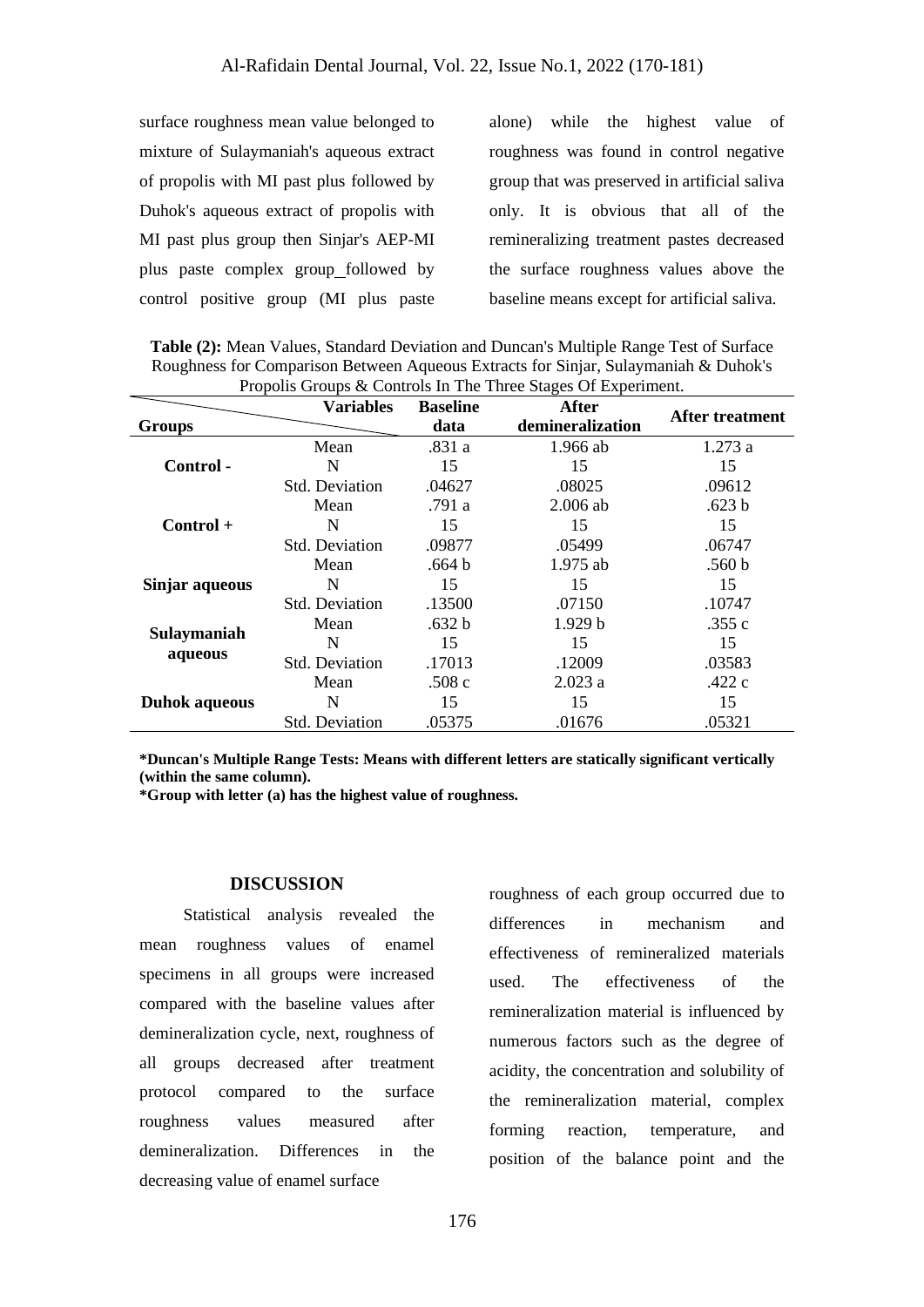chemical formulation of the remineralization material (**24)** .

The casein phosphopeptideamorphous calcium phosphate (CPP-ACP) substances cause increases the density of the hydroxyapatite crystals and also the density of the enamel prism. This increase in enamel prism density can result in decrease surface roughness (**25) .**

Propolis displayed a slight ability to prevent demineralization, though, they were better than the other groups. This shows that those natural products release several remineralizing agents, however with slight impact on inhibition of demineralization (**26).** Propolis also decreased the accumulation of dental plaque and its insoluble external polysaccharide content (**27)**. It is a nontoxic material and its antimicrobial activity is due to the presence of flavonoids and terpenoids (**28).**

The existing study showed that the mean roughness values for groups with different letters are significantly different from each other at  $p \leq 0.05$ . Also, showed that there was highly significant difference at  $p \leq 0.01$  of mean roughness values among tested groups in the three stages.

Among all extracts types investigated, aqueous extract of propolis (AEP) had the lowest number of active substances and weakest biological effects. The solubility of propolis compounds increased by the addition of co-solvent Pg (Polyethylene glycol) which also enhance penetration of active substances into cells

however has no effect on the biocompatibility of the product. As a result, such type of extract could be suggested to be used not only for biological research but as well for design of pharmaceutical products (**29)**

Sometimes, the compounds in propolis have been considered to arise from three sources: plant exudates gathered by honey-bees, substances secreted from bee metabolism and substances that are introduced during the elaboration of propolis (**30).**

Honeybees gather propolis from practically any abundant plant source in the neighborhood of the hive. The chemical profile of propolis that is made by the same species is not always the same although different species of honeybee prefer different plants (**31).** For that reason, the alternative chemical composition of propolis depends on the bees' preferences of botanical sources and the species and varieties of bees. Moreover, the method would not recognize the plant neither less if it had the same chemical constituents as those from propolis. The other is that the chemical constituents may differ with each part of the plant or even the growth of the plant or season of sampling (**32.)**

The chemical composition of propolis differs greatly depending on, plant vegetation, geographical location, type of bees, season and time of collections, and the concentration and nature of the solvents used for the extraction (**33)** so the chemical composition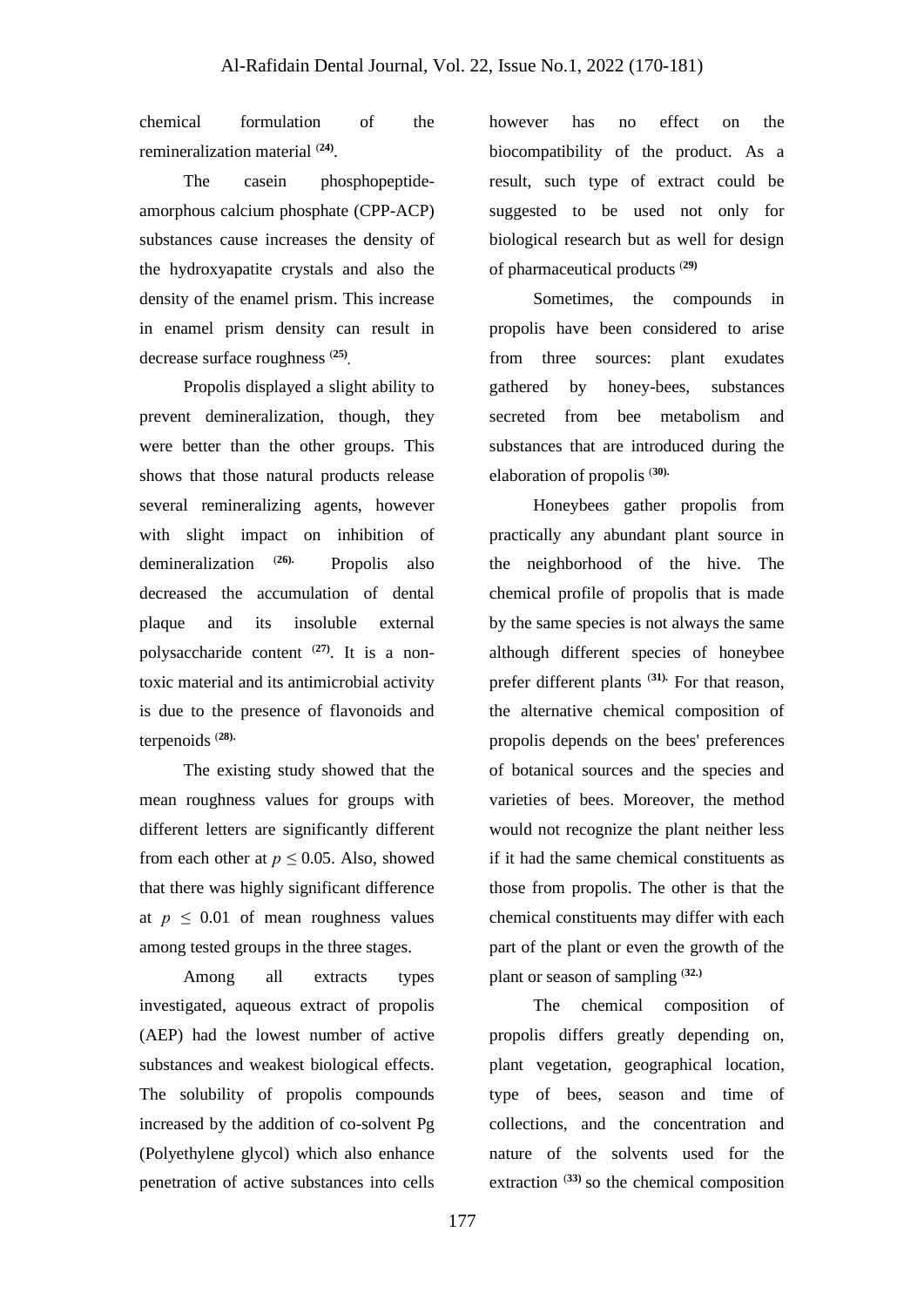of propolis is unsteady and varies according to hive, season and region **(10)** . Daugsch *et al.* in 2008 (**31)** concluded that the botanical origin and its abundance are necessary for the production of the type of propolis when the bees' gathered resins from various plants to yield propolis.

## **CONCLUSION**

Combination CPP-ACPF Paste with Aqueous Extracts of Propolis from the three regions reducing enamel's roughness obviously and all have superior results to MI paste Plus alone.

## **Limitations of the study:**

 The chief limitation of the current study is that it is an *in vitro* study in which the demineralization cycle was achieved by using chemical products and did not occur due to the presence of Streptococcus mutans bacteria and it is acid byproducts. Also, surface roughness *in vitro* may be different when compared to the natural dynamic conditions in the oral cavity *in vivo*.

### **REFERENCES**

- 1. Towle I, Dove ER, Irish JD, Groote ID. Severe Plane-Form Enamel Hypoplasia in a Dentition from Roman Britain. *Dental Anthropology*. 2017; 30(1):16-24.
- 2. Jacobson A. Oral development and histology. 3rd edition. New York: Thieme Medical Publishers, Inc. 2002.
- 3. Argenta RMO, Tabchoury CPM and Cury JA. A modified pH-cycling model to evaluate fluoride effect on enamel demineralization. *Pesqui Odontol Bras*. 2003; 17 (3):241-246.
- 4. Summitt JB, Robbins JW, Hilton TJ, and Schwartz RS. Fundamentals of Operative Dentistry: A Contemporary Approach. Hanover Park, IL, Quintessence Publishing, 2006.
- 5. Kidd EA, Fejerskov O. What constitutes dental caries? Histopathology of carious enamel and dentin related to the action of cariogenic biofilms. *J Dent Res*. 2004; 83 (Spec N): 35-38.
- 6. Philip N. State of the Art Enamel Remineralization Systems: The Next Frontier in Caries Management. *Caries Res.* 2019; 53:284–295.
- 7. Hegde MN, Moany A. Remineralization of enamel subsurface lesions with casein phosphopeptide-amorphous calcium phosphate: A quantitative energy dispersive X-ray analysis using scanning electron microscopy: An in vitro study. *Year*. 2012; 15(1):61-67.
- 8. Cochrane NJ, Saranathan S, Cai F, Cross KJ and Reynolds EC. Enamel subsurface lesion remineralisation with casein phosphopeptide stabilized solutions of calcium, phosphate and fluoride. *Caries Res*. 2008; 42:88-97.
- 9. Valadas LAR, Gurgel MF, Mororó JM, Fonseca SGC, Fonteles CSR, Carvalho CBM, et al. Dose-response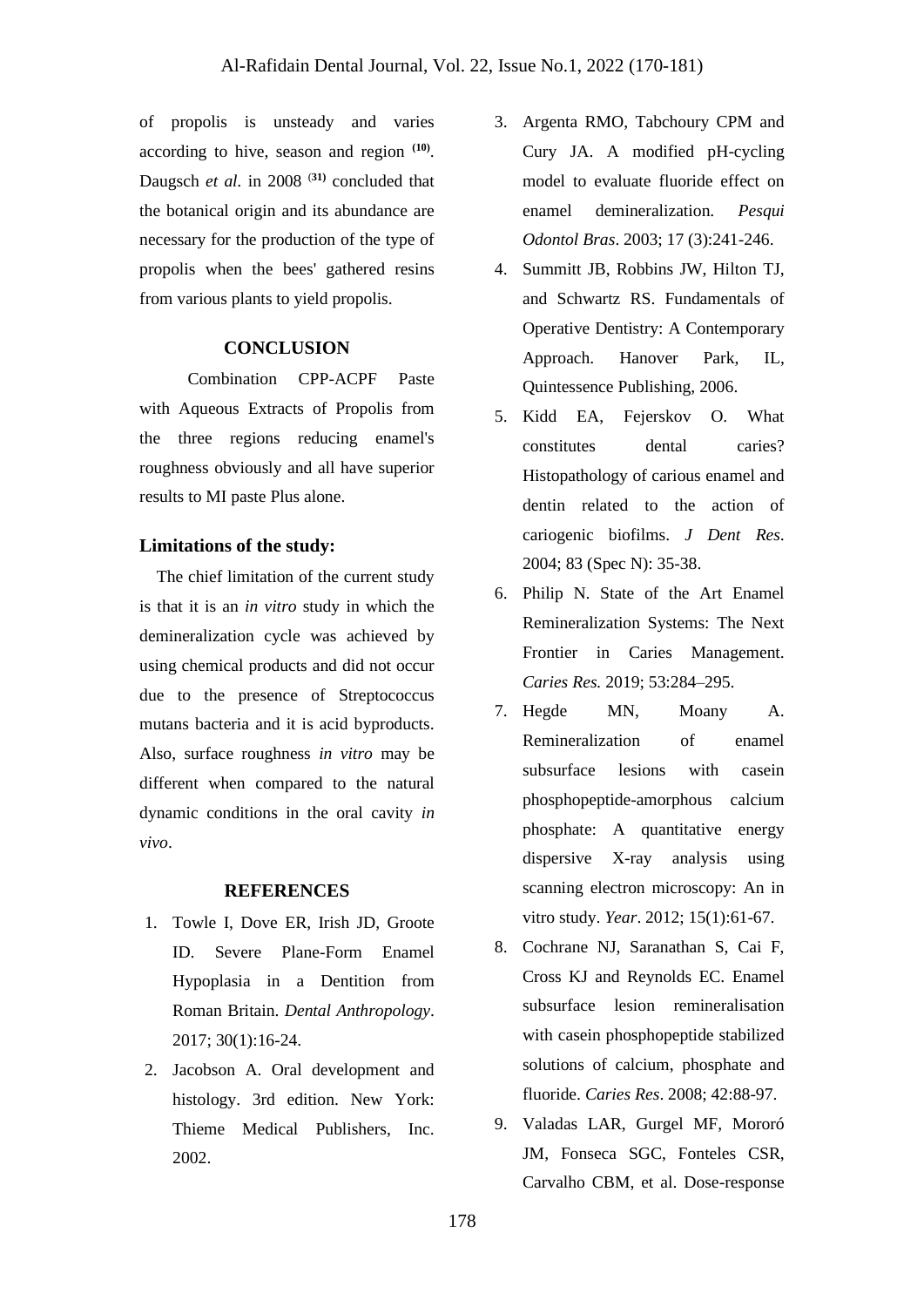evaluation of a copaiba-containing varnish against streptococcus mutans in vivo. *Saudi Pharmaceutical Journal*. 2018; 27(3):363-367.

- 10. Toreti VC, Sato HH, Pastore GM and Park YK. Recent progress of propolis for its biological and chemical compositions and its botanical origin. *Evidence-Based Complementary and Alternative Medicine*. 2013; 2013:1- 13.
- 11. Khurshid Z, Naseem M, Zafar MS, Najeeb S and Zohaib S. Propolis: A natural biomaterial for dental and oral health care. *J Dent Res Dent Clin Dent Prospect*. 2017; 11(4): 265 -274.
- 12. Patil N, Choudhari S, Kulkarni S, and Joshi SR. Comparative evaluation of remineralizing potential of three agents on artificially demineralized human enamel: An in vitro study. *Journal of Conservative Dentistry*. 2013; 16(2): 116-120.
- 13. Cross SE, Kreth J, Wali RP, Sullivan R, Shi W and Gimzewski JK. Evaluation of bacteria-induced enamel demineralization using optical profilometry. *J Dent Mat.* 2009; 25(13): 1618-1626.
- 14. Piątek-Jakubek K, Nowak J, Bołtacz-Rzepkowska E. Influence of infiltration technique and selected demineralization methods on the roughness of demineralized enamel: An in vitro study. *Adv Clin Exp Med*. 2017; 26(8): 1179−1188.
- 15. Krell R.A. Value-added products from beekeeping FAO Agricultural Services Bulletin. 1996; NO.124 Rome, Italy.
- 16. Bankova V, Bertelli D, Borba R, Conti BJ, Cunha IBS , Daner C *et al*. Standard methods for Apis mellifera propolis research. Extraction of propolis. *Journal of Apicultural Research*. 2019; 58(2):1-49.
- 17. Amoras DR, Corona SA, Rodrigues AL and Serra MC. Effect of beverages on bovine dental enamel subjected to erosive challenge with hydrochloric acid. *Braz Dent J*. 2012; 23(4):367‐372.
- 18. Rirattanapong, P, Vongsavan, K, and Tepvichaisillapakul M. Effect of Five Different Dental Products on Surface Hardness of Enamel Exposed to Chlorinated Water In Vitro*. Southeast Asian Journal of Tropical Medicine and Public Health*. 2011; 42(5):1293- 1298.
- 19. Ambarkova V, Gorseta K, Jankulovska M, Glavina D and Skrinjaric. Effect of the fluoride gels and varnishes comparing to CPP-ACP complex on human enamel demineralization /remineralization. *Acta stomatol Croat*. 2013; 47(2):99- 110.
- 20. Shetty S, Hegde M and Bopanna T. Enamel remineralization assessment after treatment with three different remineralizing agents using surface microhardness: An in vitro study.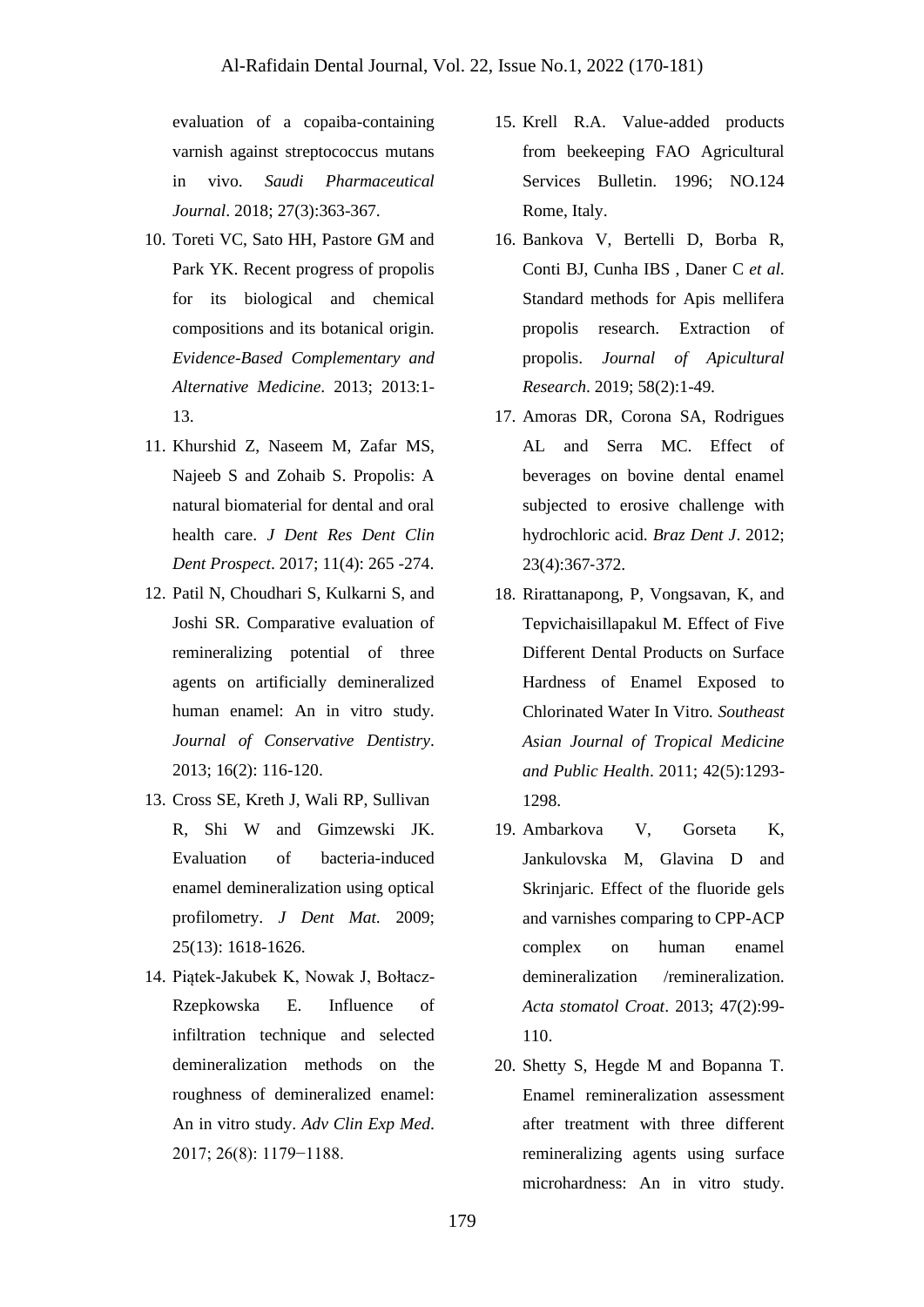*Journal of Conservative Dentistry*. 2014; 17(1):49–52.

- 21. Zygo Corporation (2013). Surface texture parameters. Laurel Brook Road Middlefield, CT 06455, USA. P: 1-19.
- 22. Worschech CC, Rodrigues JA, Marcondes Martins LR and Bovi Ambrosano GM. In vitro evaluation of human dental enamel surface roughness bleached with 35% carbamide peroxide and submitted to abrasive dentifrice brushing. *Pesqui Odontol Bras*. 2003; 17(4):342-8.
- 23. Taher NM, Alkhamis HA and Dowaidi SM. The influence of resin infiltration system on enamel microhardness and surface roughness: An in vitro study. *Saudi Dent J*. 2012; 24(2): 79–84.
- 24. Amaral CM, Mesng M, Correa DS, Silva EM. Sodium fluoride and casein phosphopeptide- amorphous calcium phosphate cream plus sodium fluoride efficacy in preventing enamel erosion in a simulated oral environment study model. *Indian J Dent Res*. 2015; 24(4): 464 – 469.
- 25. Divyapriya GK, Yavagal PC and Veeresh DJ. Review article casein phosphopeptide–amorphous calcium phosphate in dentistry: an update. *Int J Oral Health Sci*. 2016; 6: 18–25.
- 26. Wassela MO and Khattabb MA. Antibacterial activity against Streptococcus mutans and inhibition

of bacterial induced enamel demineralization of propolis, miswak, and chitosan nanoparticles based dental varnishes. *J Adv Res*. 2017; 8(4): 387–392.

- 27. Koo H, Pearson SK, Scott-Anne K, Abranches J, Cury JA, Rosalen PL et al. Effects of apigenin and ttfarnesol on glucosyltransferase activity, biofilm viability and caries development in rats. *Oral Microbiol Immunol*. 2002; 17(6):337-343.
- 28. Jeon JG, Rosalen PL, Falsetta ML and Koo H. Natural products in caries research: current (limited) knowledge, challenges and future perspective. *Caries Res*. 2011; 45:243–263.
- 29. Kubiliene L, Jekabsone A, Zilius M, Trumbeckaite S, Simanaviciute D, Gerbutaviciene R and Majiene D. Comparison of aqueous, polyethylene glycol-aqueous and ethanolic propolis extracts: antioxidant and mitochondria modulating properties. *BMC Complementary and Alternative Medicine*. 2018; 18:165.
- 30. Marcucci MC. Propolis: Chemical composition, biological properties and therapeutic activity. *Apidol*. 1995; 26: 83-99.
- 31. Daugsch A, Moraes CS, Fort P and Park YK. Brazilian red propolis chemical composition and botanical origin. *Evid Based Complement Alternat. Med.* 2008; 5: 435–441.
- 32. Leonhardt S, Zeilhofer S, Blüthgen N and Schmitt T. Stingless bees use